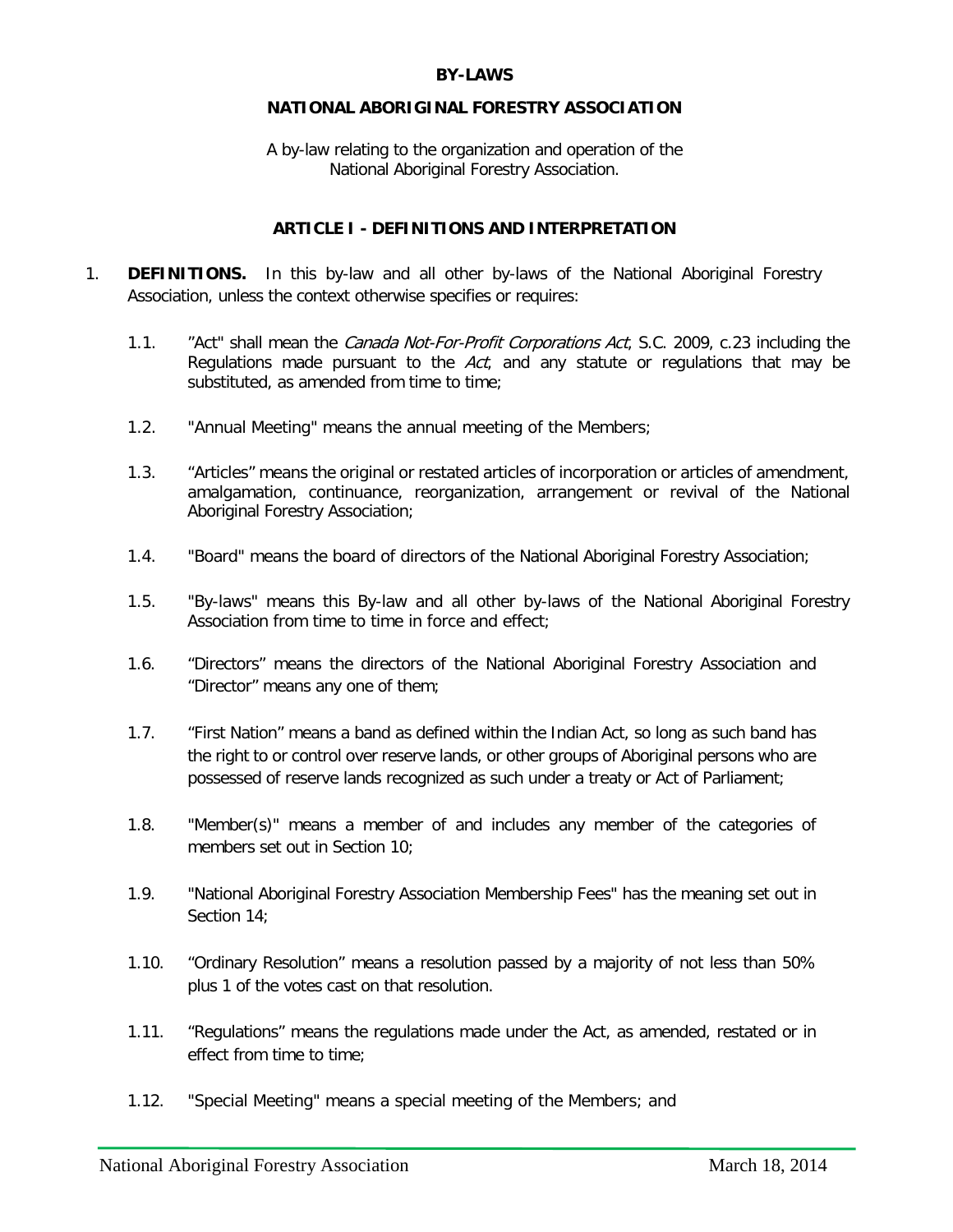- 1.13. "Special Resolution" means a resolution passed by a majority of not less than two-thirds (2/3) of the votes cast on that resolution.
- **2. INTERPRETATION.** This By-law shall be, unless the context otherwise requires, construed and interpreted in accordance with the following:
	- 2.1. Save as aforesaid, words and expressions defined in the Act have the same meaning when used herein;
	- 2.2. Words importing number(s) include the singular and plural; words importing gender include the masculine, feminine and neuter genders; and words importing persons include individuals, corporations, partnerships, trusts and unincorporated organizations; and
	- 2.3. The headings used in this By-law are inserted for reference purposes only and are not to be considered or taken into account in construing the terms and provisions thereof or to be deemed in any way to clarify, modify or explain the effect of any such terms or provisions.
- **3. ARTICLES.** If any of the provisions contained in this by-law are inconsistent with those in the Articles, the provisions in the Articles shall prevail.

### **ARTICLE II- OBJECTIVE OF NATIONAL ABORIGINAL FORESTY ASSOCIATION**

**4. OBJECTIVES.** The Objectives of the National Aboriginal Forestry Association are those set forth in the documents of incorporation, but in particular shall be dedicated exclusively to the social, cultural, educational or economic development of Aboriginal people who for the most part live on reserve through the promotion of good forest management on reserves within First Nation territories.

## **ARTICLE III - BUSINESS OF NATIONAL ABORIGINAL FORESTRY ASSOCIATION**

- **5. HEAD OFFICE.** The head office of the National Aboriginal Forestry Association shall be located at 1608 Mishomis Inamo, Pikwàkanagàn, Ontario, K0J 1X0.
- **6. SEAL.** The corporate seal of the National Aboriginal Forestry Association shall be in such form as shall be prescribed by the Board.
- **7. FINANCIAL YEAR.** Unless otherwise ordered by the Board, the fiscal year-end of National Aboriginal Forestry Association shall be the thirty-first (31<sup>st</sup>) day of March in each year.
- **8. AUDITOR.** The Board shall at a Board Meeting appoint an auditor to audit the account of the National Aboriginal Forestry Association for report to the Members at the next Annual Meeting. The auditor shall hold office until the next Board Meeting, provided the Board may fill any vacancy in the office of the auditor. The remuneration of the auditor shall be fixed by the Board. An auditor may be removed by a resolution and approved by the Board. An auditor shall be promptly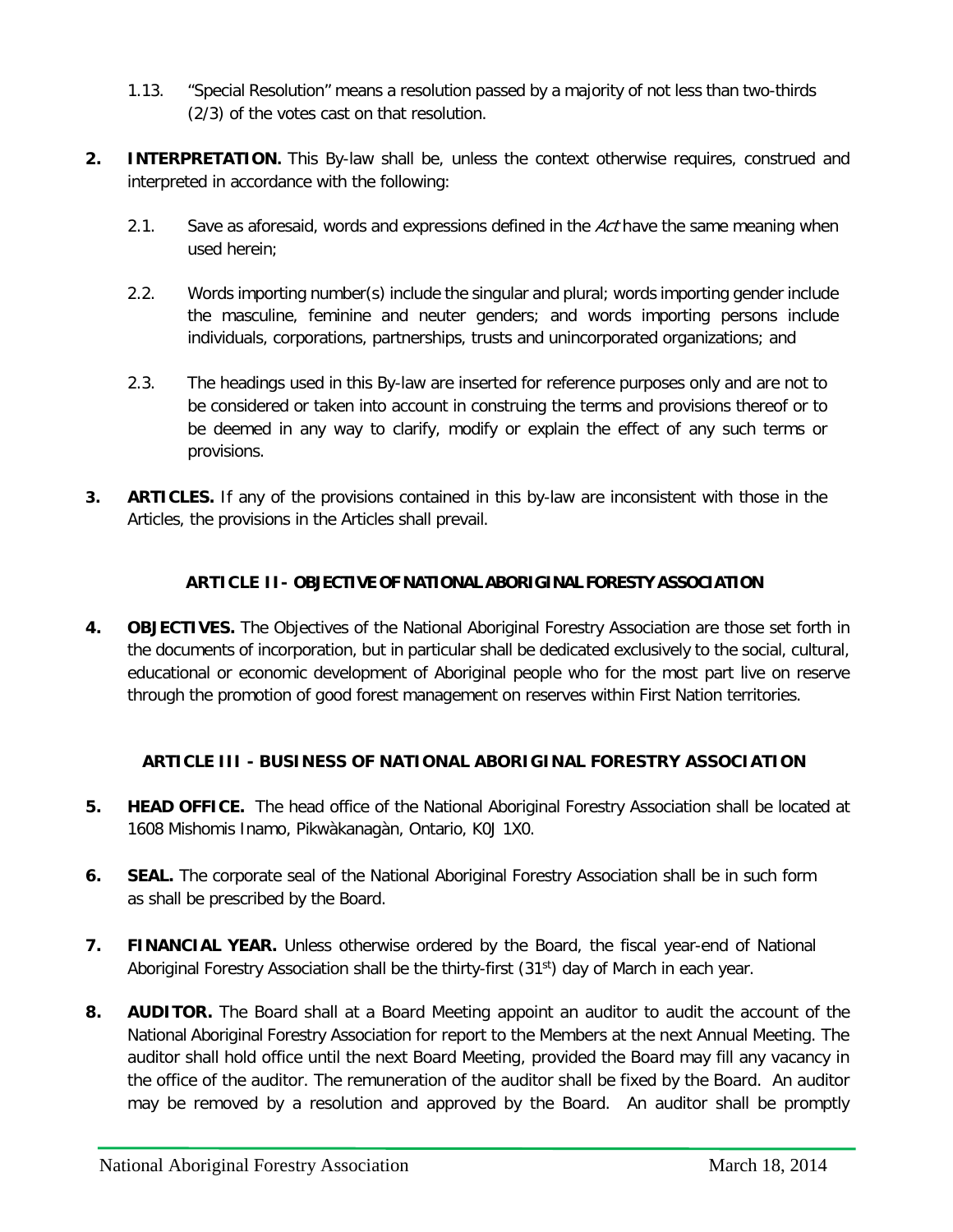informed in writing of appointment or removal. No Board member, member or employee of the National Aboriginal Forestry Association shall take a position of auditor for the National Aboriginal Forestry Association. The auditor may attend all meetings.

**9. EXECUTION OF DOCUMENTS.** Contracts, documents or any instruments in writing requiring the signature of the National Aboriginal Forestry Association, shall be signed by any two officers or directors or a combination thereof and all contracts, documents and instruments in writing so signed shall be binding upon the National Aboriginal Forestry Association without any further authorization or formality. The Board shall have power from time to time by resolution to appoint an officer or officers on behalf of the National Aboriginal Forestry Association to sign specific contracts, documents and instruments in writing. The seal of the National Aboriginal Forestry Association when required may be affixed to contracts, documents and instruments in writing signed as aforesaid or by any officer or officers appointed by resolution of the Board.

## **ARTICLE IV - MEMBERSHIP**

- **10. MEMBERSHIP CONDITIONS.** Subject to the Articles there shall be the following five (5) classes of members in the National Aboriginal Forestry Association:
	- 10.1. Regional Affiliate A Regional, territorial or provincially established organization(s) that is controlled by more than one First Nation or by one or more Tribal Councils and is interested in furthering the objectives of the National Aboriginal Forestry Association. A Regional Affiliate is entitled to receive notice of, attend and vote at all meetings of members and each Regional Affiliate shall be entitled to one (1) vote at such meetings.
	- 10.2. Organization Member An Organization Member shall be a First Nation, First Nation controlled organization, Tribal Council, and any other Aboriginal organization, either for profit or not, that is interested in furthering the objectives of the National Aboriginal Forestry Association. An Organization Member is entitled to receive notice of, attend and vote at all meetings of members and each Organization Member shall be entitled to one (1) vote at such meetings.
	- 10.3. Individual Member An Individual Member shall be any Aboriginal individual that is interested in furthering the objectives of the National Aboriginal Forestry Association. An Individual Member is entitled to receive notice of, attend and vote at all meetings of members and each Individual Member shall be entitled to one (1) vote at such meetings.
	- 10.4. Associate Member An Associate Member shall be a non-Aboriginal organization or individual that is interested in furthering the objectives of the National Aboriginal Forestry Association. Associate Members are not entitled to vote at member meetings.
	- 10.5. Student Member A Student Member shall be any individual who is registered as a full-time student in a vocational, technical or post-secondary institution organization that is interested in furthering the objectives of the National Aboriginal Forestry Association. Student Members are not entitled to vote at member meetings.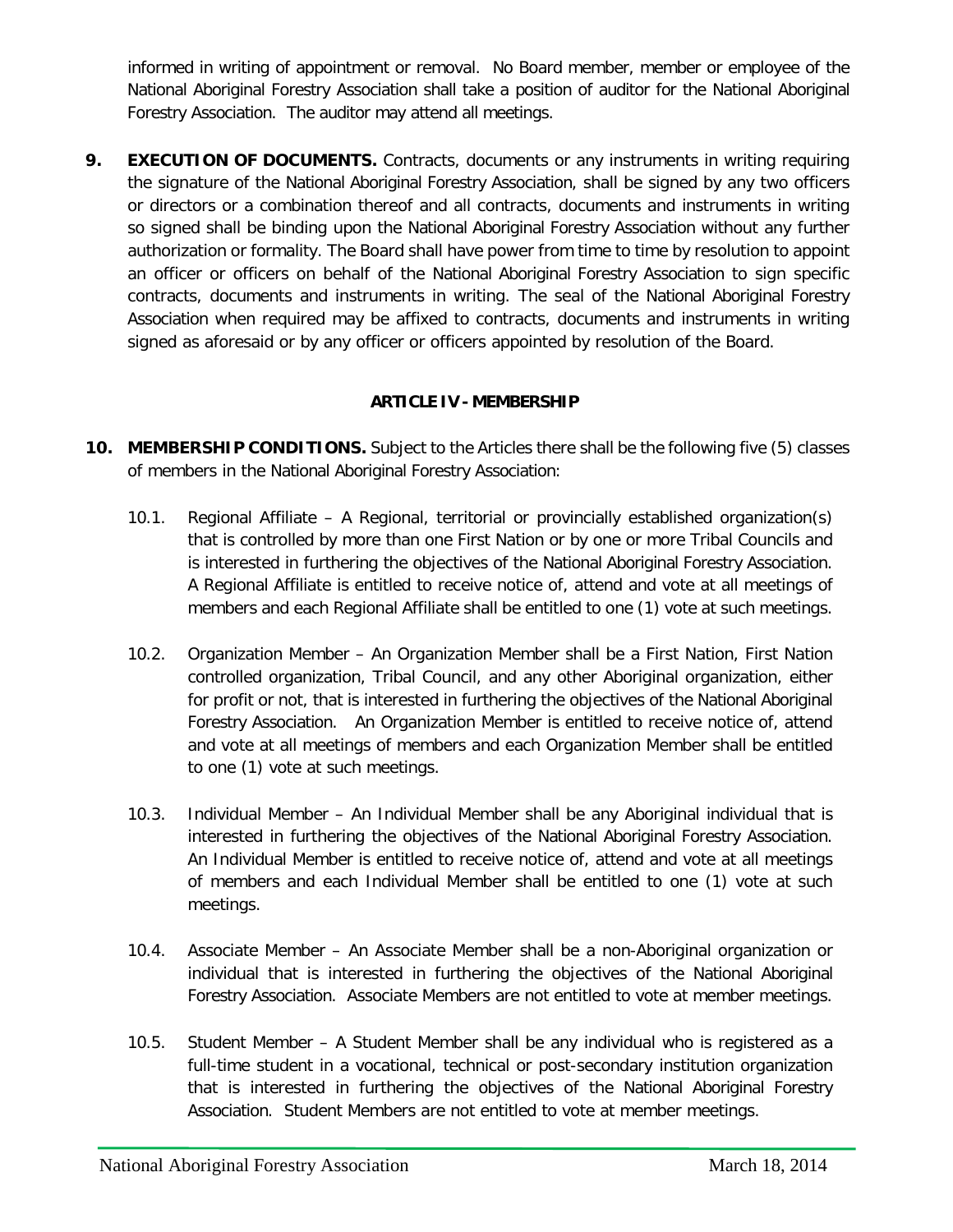Pursuant to subsection 197(1) (Fundamental Change) of the Act, a special resolution of the members is required to make any amendments to this section of the By-laws if those amendments affect membership rights and/or conditions described in subsections  $197(1)(e)$ , (h), (l) or (m) of the Act.

- **11. MEMBERSHIP CODE.** The Board shall adopt a Membership Code that sets out the rights, privileges and obligations for each category of Members including the applicable admission criteria. Members shall comply with the Membership Code.
- **12. TERMINATION MEMBERSHIP.** A Membership shall be terminated upon:
	- 12.1. A vote of three-quarters (3/4) of the Members voting at an Annual Meeting or a Special Meeting, provided that any such Member has been granted an opportunity to be heard at such meeting; or
	- 12.2. A resolution of the Board, if in the opinion the National Aboriginal Forestry Association the Member has failed to comply with the Objectives, Membership Code or these By-Laws, provided that any such Member has been granted an opportunity to be heard at such meeting;
	- 12.3. A receipt of written notice, if the Member fails to pay any lawful monies owing to the National Aboriginal Forestry Association within the prescribed time period;
	- 12.4. The death of the member; or
	- 12.5. The dissolution and liquidation of the National Aboriginal Forestry Association under the Act.
- **13. RESIGNATION.** Any Member may at any time resign as a Member by serving written notice to that effect upon the National Aboriginal Forestry Association and upon discharging any lawful liability which is standing upon the books of the National Aboriginal Forestry Association at the time of such notice.
- **14. MEMBERSHIP FEES.** A Member shall pay the annual National Aboriginal Forestry Association Membership Fees in the manner specified by the Board.
- **15. MEMBERSHIP REGISTER.** For purposes of these By-Laws, the National Aboriginal Forestry Association shall maintain a register of Members. A Member shall be deemed to be a Member in good standing if such Member is registered in the register of Members, is compliant with the Membership Code and is not in arrears in respect of the National Aboriginal Forestry Association Membership Fees.

# **ARTICLE V - BOARD OF DIRECTORS**

**16. DUTIES AND RESPONSIBILITIES.** The affairs of the National Aboriginal Forestry Association shall be managed by a board of ten (10) directors of whom five (5) shall constitute a quorum. The Board may exercise all such powers and do all such acts and things as may be exercised by the National Aboriginal Forestry Association that are not by these By-laws or any special resolution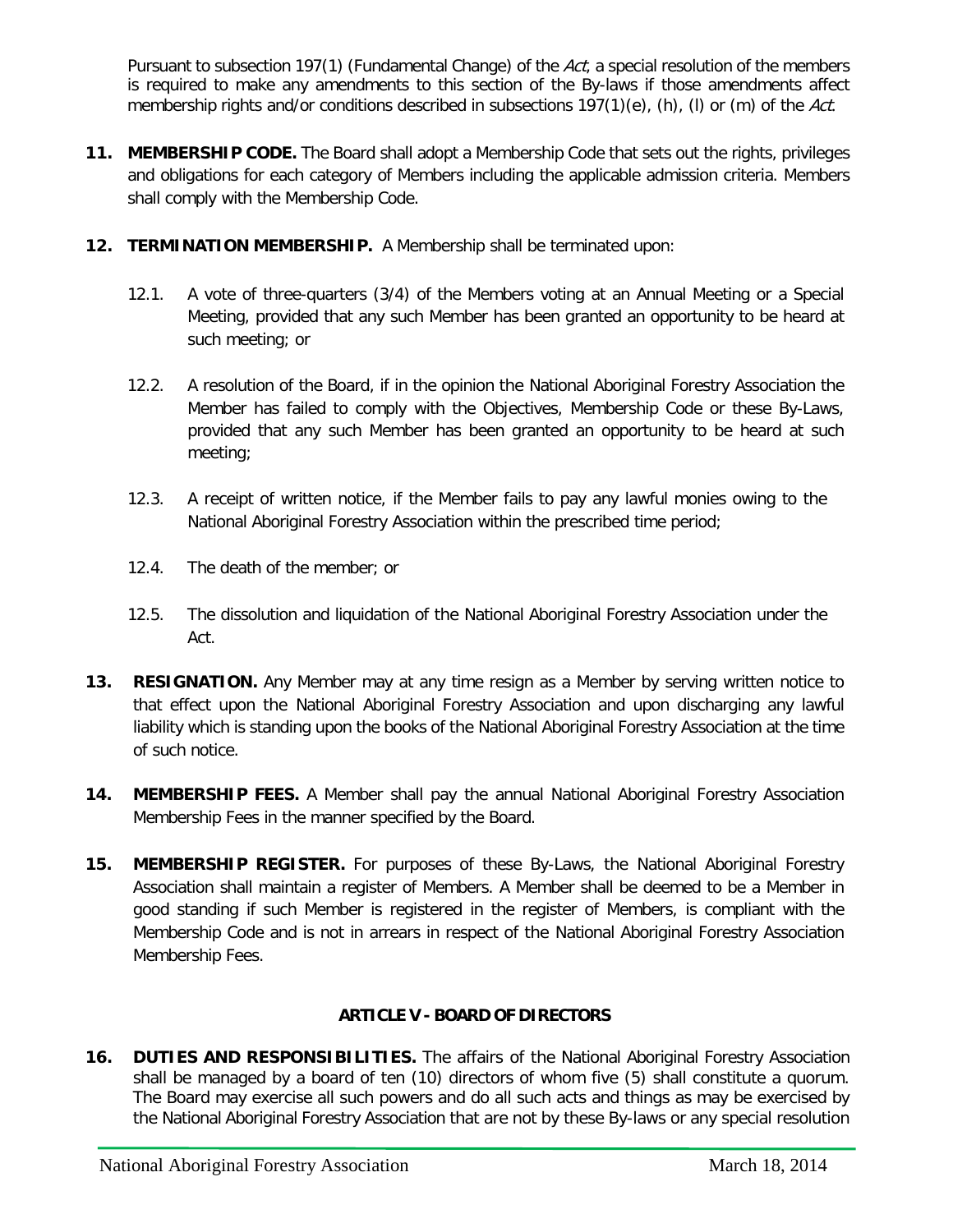of the National Aboriginal Forestry Association or by statute expressly directed or required to be done in some other manner. The Board may delegate to any committee or officer any or all power, duties and authority of the Board which may be lawfully granted.

### **17. NOMINATION, ELECTION AND APPOINTMENT.** The Board shall be comprised of:

| 17.1. | <b>Atlantic Region</b> | two Directors (one director from New Brunswick/PEI<br>and one director from Nova Scotia/Newfoundland<br>and Labrador) |
|-------|------------------------|-----------------------------------------------------------------------------------------------------------------------|
|       | Quebec:                | one Director                                                                                                          |
|       | Ontario:               | one Director                                                                                                          |
|       | Manitoba:              | one Director                                                                                                          |
|       | Saskatchewan:          | one Director                                                                                                          |
|       | Alberta:               | one Director                                                                                                          |
|       | British Columbia:      | one Director                                                                                                          |
|       | Yukon Territory:       | one Director                                                                                                          |
|       | Northwest Territories: | one Director                                                                                                          |

- 17.2. The Regional Affiliates, Organization Members and Individual Members, from each geographic region identified in Article 17.1 shall elect one director from their respective region except the Atlantic region which shall elect two directors one from New Brunswick/PEI and one from Nova Scotia/Newfoundland and Labrador.
- 17.3. The Board shall consist of those Directors elected to each geographic region.
- **18. DIRECTORS.** For greater certainty, directors must be Members and must be individuals who are at least 18 years of age with power under law to contract. The term of office for a director shall be four (4) years and shall commence immediately following the Annual Meeting.
- **19. VACANCIES.** The office of a director shall be automatically vacated:
	- 19.1. if a director shall resign his office by delivering a written resignation to the National Aboriginal Forestry Association;
	- 19.2. if a director is found by a court to be of unsound mind;
	- 19.3. if a director becomes bankrupt, or suspends payment or compounds with his creditors;
	- 19.4. if a geographic region passes a resolution with two-thirds (2/3) of the geographic region voting that their appointed director be removed from office;
	- 19.5. on the death of the director;
	- 19.6. if a director is no longer a Member in good standing; and
	- 19.7. if a director is absent from three (3) consecutive meetings of the Board, the director may have his or her position on the Board declared vacant if so recommended by the Chair and confirmed by resolution of the Board.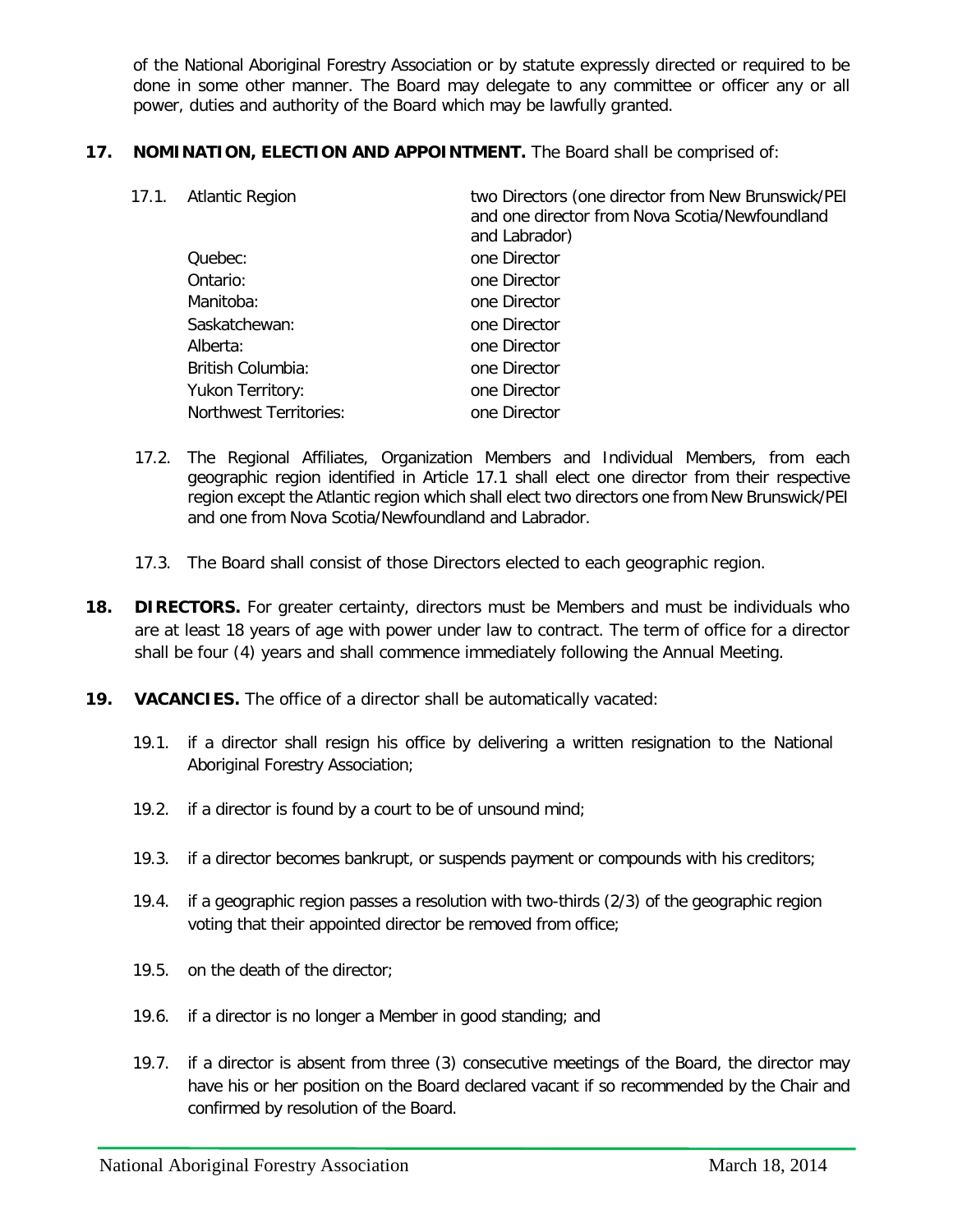In the event a director is unable to complete the term of office, the applicable Regional Affiliates, Organizational Members and Individual Members representing the respective geographic region shall elect another director or the Board shall appoint another director, as the case may be, for the remainder of the term.

- **20. MEETINGS.** The Board shall meet at such times and places to be determined by the directors provided that forty-eight (48) hours written notice of such meeting shall be given by fax, email or personal delivery to each director. Notice by mail shall be sent at least fourteen (14) days prior to the meeting. The Board may meet by unanimous consent of the directors at any time or place without notice, and provided further that the Executive Director shall call a meeting of the Board upon receipt of a request for the same from a minimum of five (5) directors. No error or omission in giving notice of any meeting of the Board or any adjourned meeting of the Board shall invalidate such meeting or make void any proceedings taken there at and any director may waive notice of any such meeting and may ratify, approve and confirm any or all proceedings taken or had there at. By unanimous consent, the Board may hold meetings by telephone or other simultaneous communications facilities as permit all directors participating in the meeting to hear each other and a director participating in such a meeting by such means is deemed to be present at the meeting. An officer shall ensure appropriate steps are taken to promote privacy and security.
- **21. RESOLUTIONS AND VOTING.** Resolutions shall be passed by a majority of the participating directors by a verbal vote recorded by the Executive Director, unless the Act or these By-Laws otherwise provide. Each director is entitled to exercise one (1) vote. A resolution in writing, signed by all directors entitled to vote on that resolution at a meeting of directors or a committee of directors, is as valid as if it had been passed at a meeting of directors or committee of directors.
- **22. REMUNERATION.** No director shall receive any remuneration for duties performed on behalf of the National Aboriginal Forestry Association unless such remuneration is authorized by a two-third (2/3) vote of the Members at an Annual Meeting. Directors may be reimbursed for reasonable expenses while performing such duties.
- **23. CONFLICT OF INTEREST.** The Board may enact a conflict of interest code to guide the activities of the Board.

## **ARTICLE VI – OFFICERS**

- **24. OFFICERS.** The officers of the National Aboriginal Forestry Association, which may include the offices of Chairperson, Vice-Chairperson and Executive Director and such other officers as the Board may determine, shall be elected by simple majority by the Board. Officers other than Chairperson and Vise-Chairperson shall be appointed by resolution of the Board at the first meeting of the Board following the annual meeting of members in which the directors are elected. The duties of the officers are prescribed as follows:
	- 24.1. Chairperson. The Chairperson shall be responsible for implementing the strategic plans and policies of the National Aboriginal Forestry Association. The Chairperson shall, subject to the authority of the Board, have general supervision of the affairs of the National Aboriginal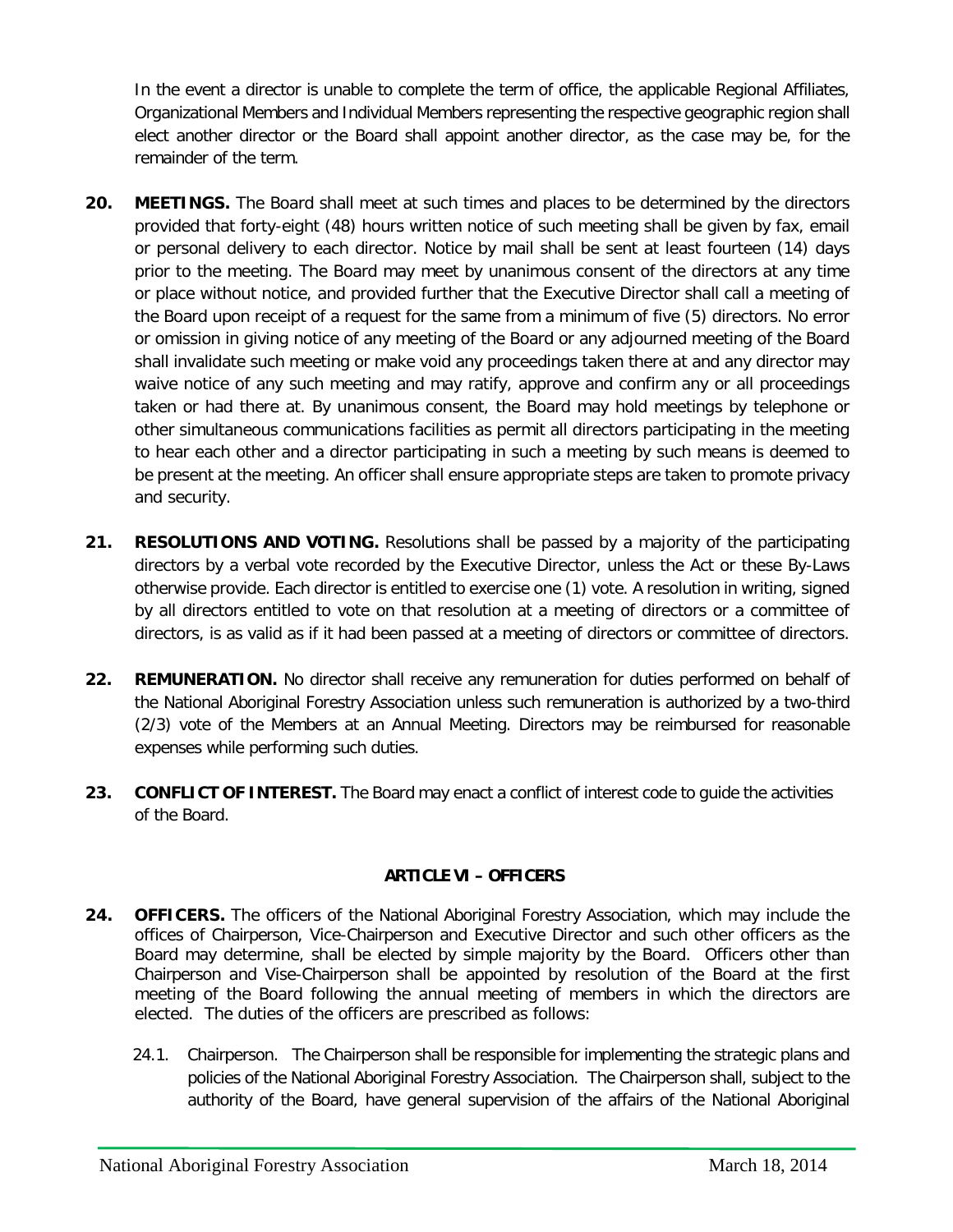Forestry Association in accordance with the policies and procedures established by the Board.

- 24.2. Vice-Chairperson. The Vice-Chairperson shall, in the absence or disability of the Chairperson, perform the duties and exercise the powers of the Chairperson and shall perform such other duties and exercise such powers as the Chairperson or the Board may delegate.
- 24.3. Executive Director. The Executive Director shall have the custody of the funds and securities of the National Aboriginal Forestry Association and shall keep full and accurate accounts of all assets, liabilities, receipts and disbursements of the corporation in the books belonging to the National Aboriginal Forestry Association and shall deposit all monies, securities and other valuable effects in the name and to the credit of the corporation in such chartered bank or trust company, or, in the case of the securities, in such registered dealer in the securities as may be designated by the Board from time to time. He/She shall disperse the funds of the National Aboriginal Forestry Association as may be directed by proper authority taking proper vouchers for such disbursements, and shall render to the directors at the regular meeting of the Board, or whenever they may require it, an accounting of all the transactions and a statement of the financial position, of the National Aboriginal Forestry Association. He/She shall also perform such other duties as may from time to time be directed by the Board.

The Executive Director may be empowered by the Board, upon resolution of the Board, to carry on the affairs of the corporation generally under the supervision of the officers thereof and shall attend all meetings and act as clerk thereof and record all votes and minutes of all proceedings in the books to be kept for that purpose. He/She shall give or cause to be given notice of all meetings of the members and of the board of directors, and shall perform such other duties as may be prescribed by the Board. He/She shall be custodian of the seal of the corporation, which he/she shall deliver only when authorized by a resolution of the Board to do so and to such person or persons as may be named in the resolution.

- **25. TERM OF OFFICE.** The officers shall remain in office for four (4) years or until their successors shall be appointed, with the exception of the Executive Director whose term, by resolution of the Board, shall be subject to terms and conditions of employment. Vacancies in any elected office shall be filled by election by the Board from amongst its members for the balance of the term thereof or until the next regular election of officers. An officer, by resolution of at least two-thirds (2/3) the Board, may be removed before the expiration of his or her term, for cause.
- **26. REMUNERATION.** No officer except the Executive Director shall receive any remuneration for duties performed on behalf of the National Aboriginal Forestry Association unless such remuneration is authorized by a vote of two-thirds (2/3) of the Members at the Annual Meeting.
- **27. EXECUTIVE COMMITTEE.** The Board may appoint an executive committee composed of three (3) officers, plus a minimum of two (2) directors who shall be appointed by Board resolution. The executive committee shall exercise such powers as are authorized by the Board. Any executive committee member may be removed by a resolution of the Board. Executive committee members shall receive no remuneration for serving as such but are entitled to reasonable expenses incurred in the exercise of their duty.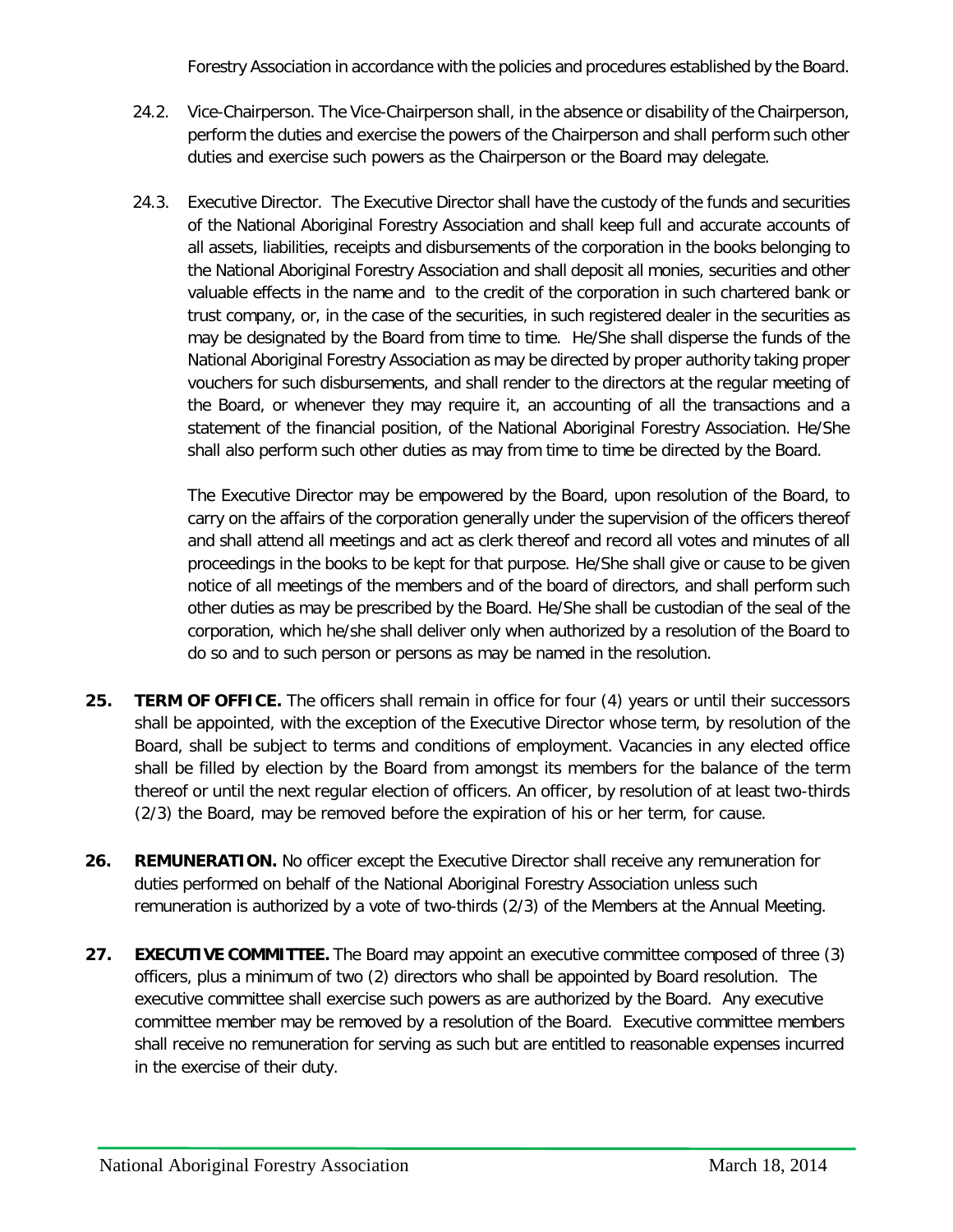#### **ARTICLE VII - MEMBERS' MEETINGS**

- 28. ANNUAL MEETING. Subject to section 159 of the Act, the Annual Meeting shall be held each year at such time and place as may be designated by the Board. At every Annual Meeting, in addition to any other business that may be transacted, the report of the Board, the financial statement and the report of the auditors shall be presented.
- **29. SPECIAL MEETINGS.** Subject to section 169 of the Act, Special Meetings may be held upon the call of the Board at such times and places as it may designate. The Board shall call a Special Meeting upon the written request of at least five (5) per cent of the Members within twenty-one (21) days after the filing of such a request with the Executive Director.
- **30. NOTICE.** Notice of the time and place of a meeting of members shall be given to each member entitled to vote at the meeting by the following means:
	- 30.1. by mail, courier or personal delivery to each member entitled to vote at the meeting, during a period of 21 to 60 days before the day on which the meeting is to be held; or
	- 30.2. by telephonic, electronic or other communication facility to each member entitled to vote at the meeting, during a period of 21 to 35 days before the day on which the meeting is to be held.
	- 30.3. Pursuant to subsection 197(1) of the  $Act$ , a special resolution of members is required to make any amendment to the by-laws to change the manner of giving notice to members entitled to vote at a meeting of members. Notice of any meeting where special business will be transacted should contain sufficient information to permit the member to form a reasoned judgment on the decision to be taken. Notice of each meeting of members must remind the member that the member has the right to vote by proxy.
- **31. QUORUM.** A quorum at any meeting of the members (unless a greater number of members are required to be present by the  $\text{Act}$  shall consist of not less than five (5) Members present in person.
- **32. VOTING.** Each Member shall be entitled to one (1) vote at a meeting of the Members. Resolutions shall be passed by a majority of the participating Members unless the Act or these By-laws otherwise provide. No Member shall be entitled either in person or by proxy to vote at an Annual Meeting or a Special Meeting unless that Member is a Member in good standing. A Member may be represented by proxy at an Annual Meeting or Special Meetings by another Member, provided such proxy shall be in writing and in the form provided the National Aboriginal Forestry Association and such proxy is filed with the Executive Director prior to the commencement of such meeting or any adjournment thereof. No one Member may hold and vote more than five (5) proxies from other Members.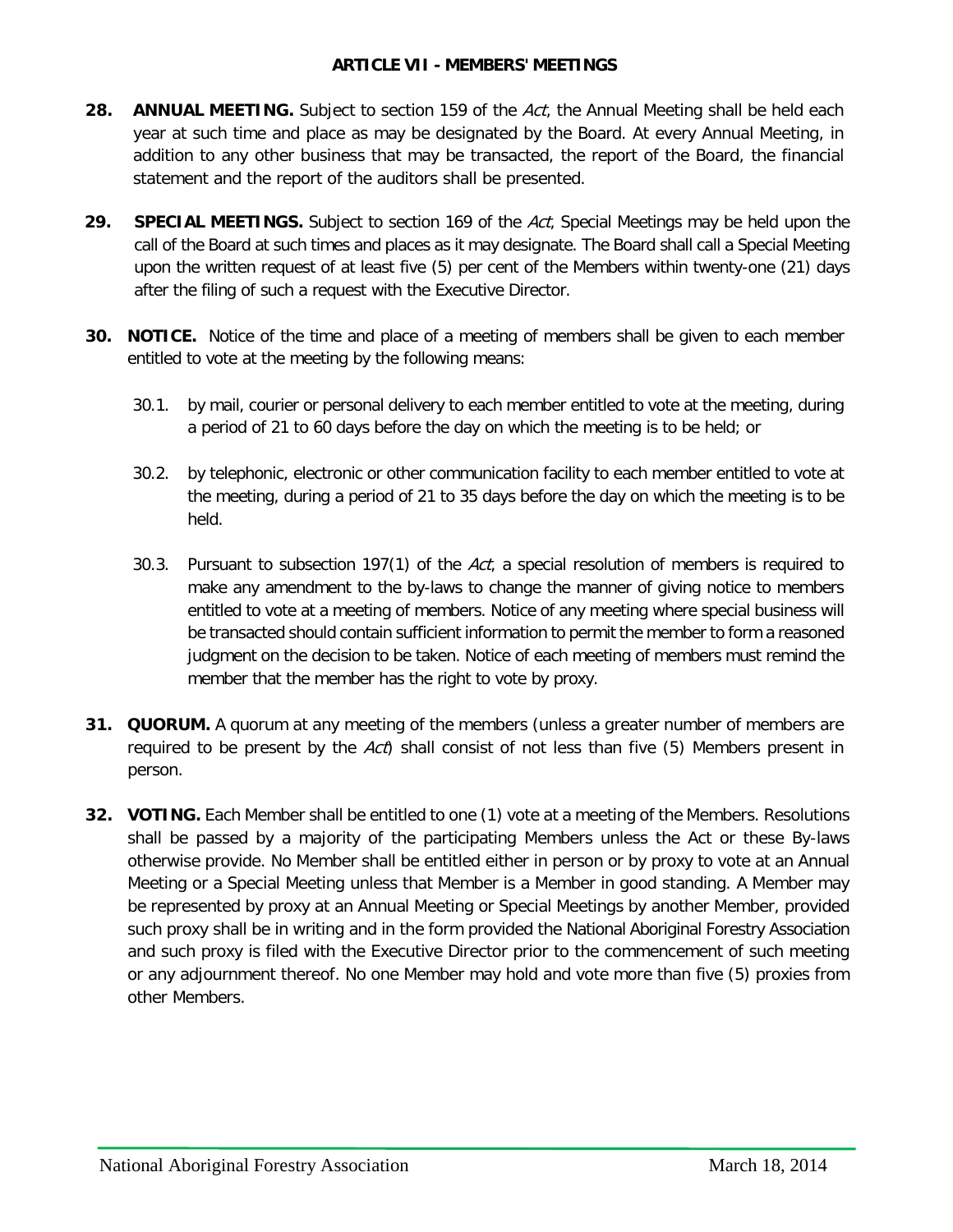#### **ARTICLE VIII – INDEMNIFICATION AND LIABILITY**

- **33. FOR THE PROTECTION OF DIRECTORS AND OFFICERS.** Except as otherwise provided in the Act, no director and officer of the National Aboriginal Forestry Association shall be liable for the acts, receipts, neglects or defaults of any other director or officer or employee or for any loss, damage or expense happening to the National Aboriginal Forestry Association through the insufficiency or deficiency of title to any property acquired by the National Aboriginal Forestry Association or for or on behalf of the National Aboriginal Forestry Association for the insufficiency or deficiency of any security in or upon which any of the monies of or belonging to the National Aboriginal Forestry Association shall be placed out or invested or for any loss or damage arising from the bankruptcy, insolvency or tortuous act of any person, firm or corporation, including any person with whom any monies, securities or effects shall be lodged or deposited, or for any loss, conversion, misapplication or misappropriation of or any damage resulting from any dealings with any monies, securities or other assets belonging to the National Aboriginal Forestry Association or for any other loss, damage or misfortune whatever which many happen in the execution of the duties of the director's or officer's respective office or in relation thereto unless the same shall happen by or through the director's or officer's own willful neglect or default or failure to act honestly and in good faith with a view to the best interests of the National Aboriginal Forestry Association, provided that nothing herein shall relieve any director or officer of any liability imposed by statute.
- **34. INDEMNIFICATION**. The National Aboriginal Forestry Association shall indemnify to the extent permitted by the Act, every present or former director or officer of the National Aboriginal Forestry Association, or another individual who acts or has acted at the National Aboriginal Forestry Association's request as a director or officer or in a similar capacity of another entity and their respective heirs, executors, administrators, successors and assigns out of the funds of the National Aboriginal Forestry Association, from and against all costs, charges and expenses, including an amount paid to settle an action or satisfy a judgment, reasonably incurred by the individual in respect of any civil, criminal, administrative, investigative or other proceeding in which the individual is involved because of that association with the National Aboriginal Forestry Association. The National Aboriginal Forestry Association shall purchase and maintain insurance, in such amount as the Board may from time to time in its discretion determine, for the benefit of said individuals against any liability incurred by the individual in the individual's capacity as a director or an officer of the corporation or in the individual's capacity as a director or an officer, or in a similar capacity, of another entity, if the individual acts or acted in that capacity at the corporation's request.

## **ARTICLE VIX – NOTICES**

- **35. METHOD OF GIVING NOTICE.** Any notice (which term includes any communication or document), other than notice of a meeting of members or a meeting of the Board, to be given (which term includes sent, delivered or served) pursuant to the Act, the articles, the by-laws or otherwise to a member, director, officer or member of a committee of the Board or to the auditor shall be sufficiently given:
	- 35**.**1 if delivered personally to the person to whom it is to be given or if delivered to such person's address as shown in the records of the Corporation or in the case of notice to a director to the latest address as shown in the last notice that was sent by the Corporation in accordance with section 128 (Notice of directors) or 134 (Notice of change of directors);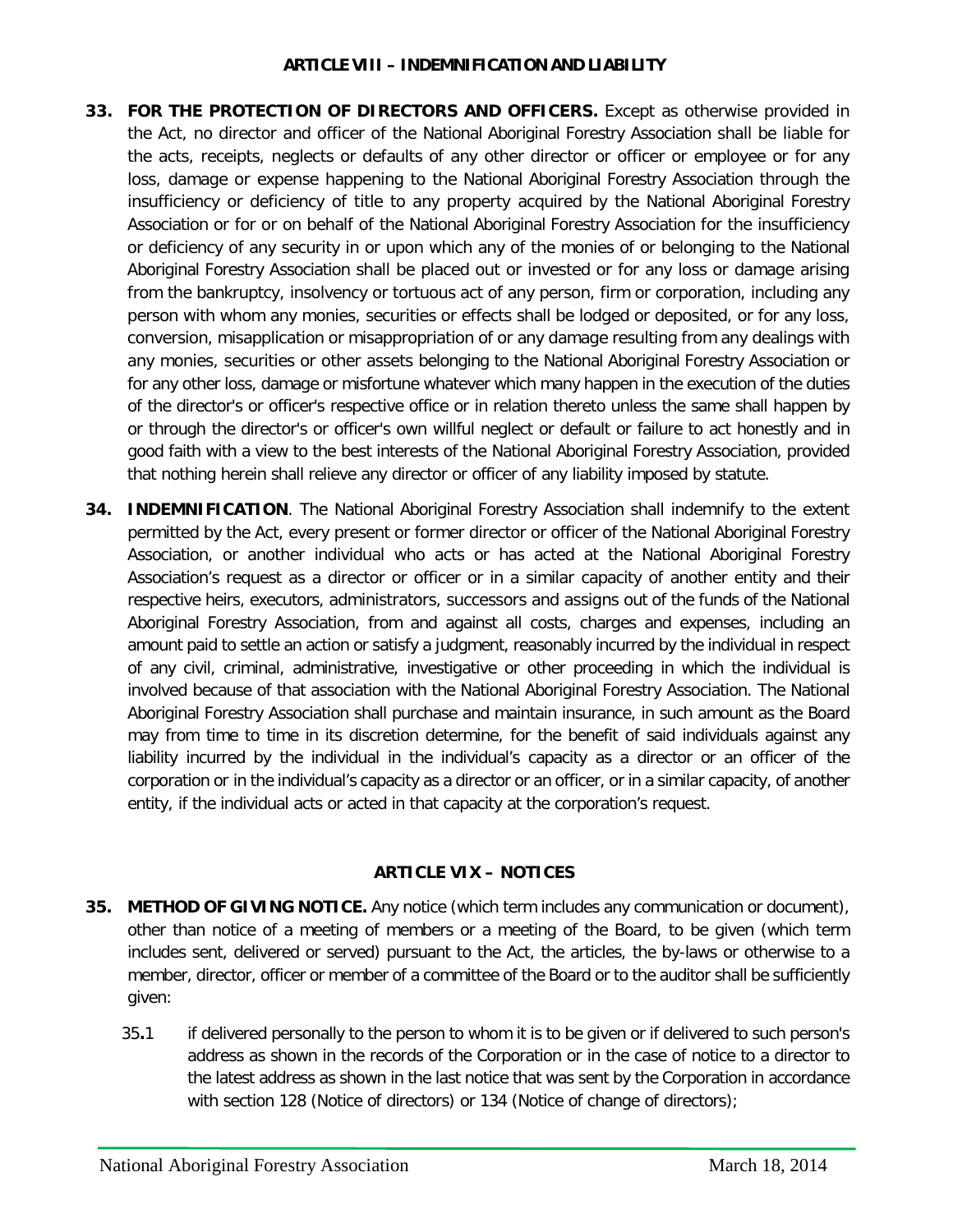- 35.2 if mailed to such person at such person's recorded address by prepaid ordinary or air mail;
- 35.3 if sent to such person by telephonic, electronic or other communication facility at such person's recorded address for that purpose; or
- 35.4 if provided in the form of an electronic document in accordance with Part 17 of the Act.

A notice so delivered shall be deemed to have been given when it is delivered personally or to the recorded address as aforesaid; a notice so mailed shall be deemed to have been given when deposited in a post office or public letter box; and a notice so sent by any means of transmitted or recorded communication shall be deemed to have been given when dispatched or delivered to the appropriate communication company or agency or its representative for dispatch. The Executive Director may change or cause to be changed the recorded address of any member, director, officer, auditor or member of a committee of the board in accordance with any information believed by the Executive Director to be reliable. The declaration by the Executive Director that notice has been given pursuant to this by-law shall be sufficient and conclusive evidence of the giving of such notice. The signature of any director or officer of the National Aboriginal Forestry Association to any notice or other document to be given by the National Aboriginal Forestry Association may be written, stamped, type-written or printed or partly written, stamped, type-written or printed.

### **ARTICLE X – DISSOLUTION**

**36. DISSOLUTION.** That upon the dissolution of the National Aboriginal Forestry Association and after the payment of all debts and liabilities, the remaining property of the National Aboriginal Forestry Association shall be distributed or disposed of to one or more qualified donnees as defined under the provisions of the *Income Tax Act*. In the case of dissolution resulting from a merger with another not-for-profit organization the remaining property shall be transferred to the new organization.

### **ARTICLE XI – AMENDMENTS**

**37. AMENDMENTS.** Subject to the Articles, the Board may, by resolution, make, amend or repeal any by-laws that regulate the activities or affairs of the National Aboriginal Forestry Association. Any such by-law, amendment or repeal shall be effective from the date of the resolution of directors until the next meeting of members where it may be confirmed, rejected or amended by the members by ordinary resolution. If the by-law, amendment or repeal is confirmed or confirmed as amended by the members it remains effective in the form in which it was confirmed. The by-law, amendment or repeal ceases to have effect if it is not submitted to the members at the next meeting of members or if it is rejected by the members at the meeting.

This section does not apply to a by-law that requires a special resolution of the members according to subsection 197(1) (fundamental change) of the Act because such by-law amendments or repeals are only effective when confirmed by members.

### **ARTICLE XII – ERRORS AND OMMISSIONS**

**38**. The accidental omission to give any notice to any member, director, officer member of a committee of the Board, or public accountant, or the non-receipt of any notice by any such person where the